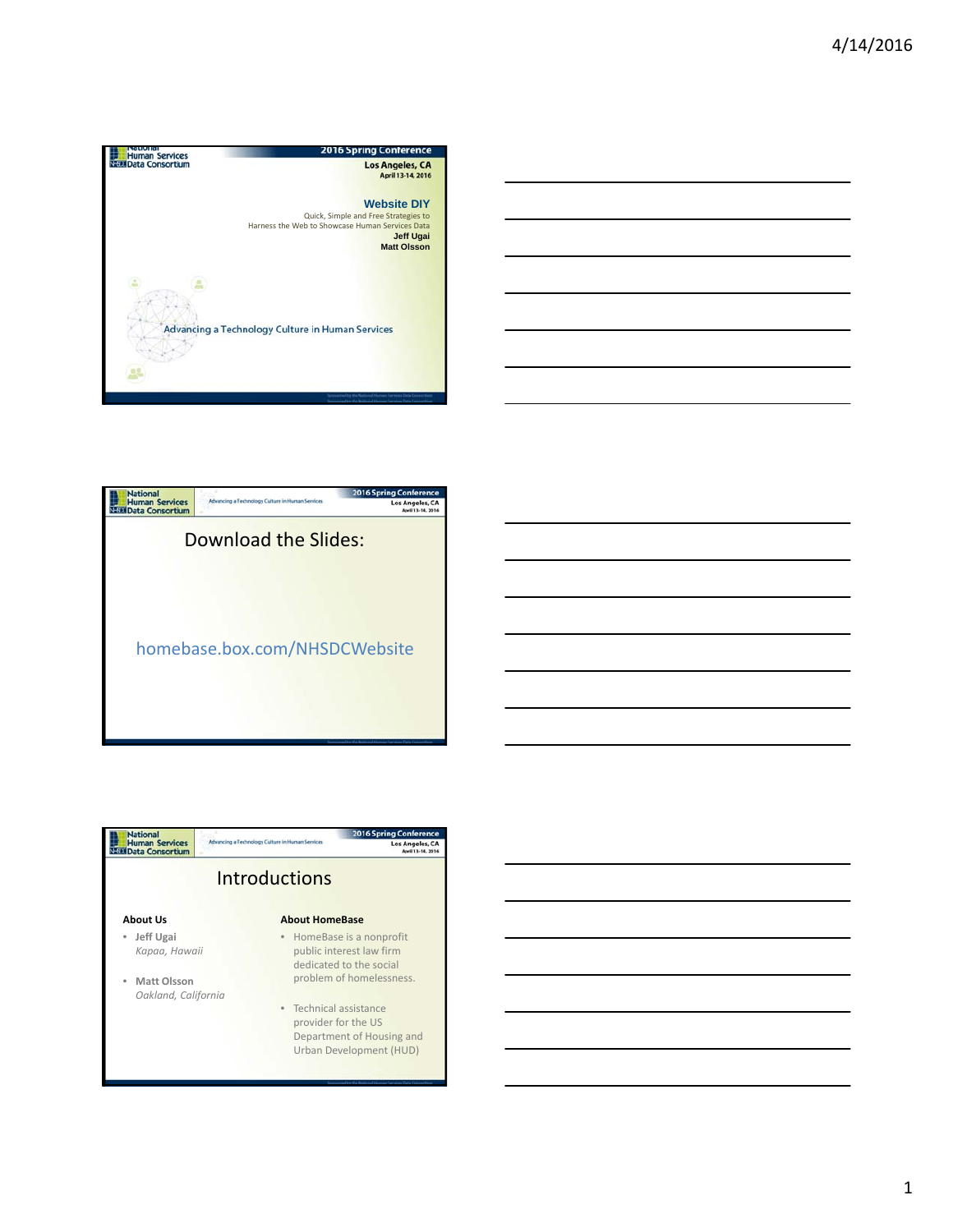

| the contract of the contract of the contract of the contract of the contract of |  | ___ |
|---------------------------------------------------------------------------------|--|-----|
|                                                                                 |  |     |
|                                                                                 |  |     |
|                                                                                 |  |     |
|                                                                                 |  |     |
| the control of the control of the control of                                    |  |     |





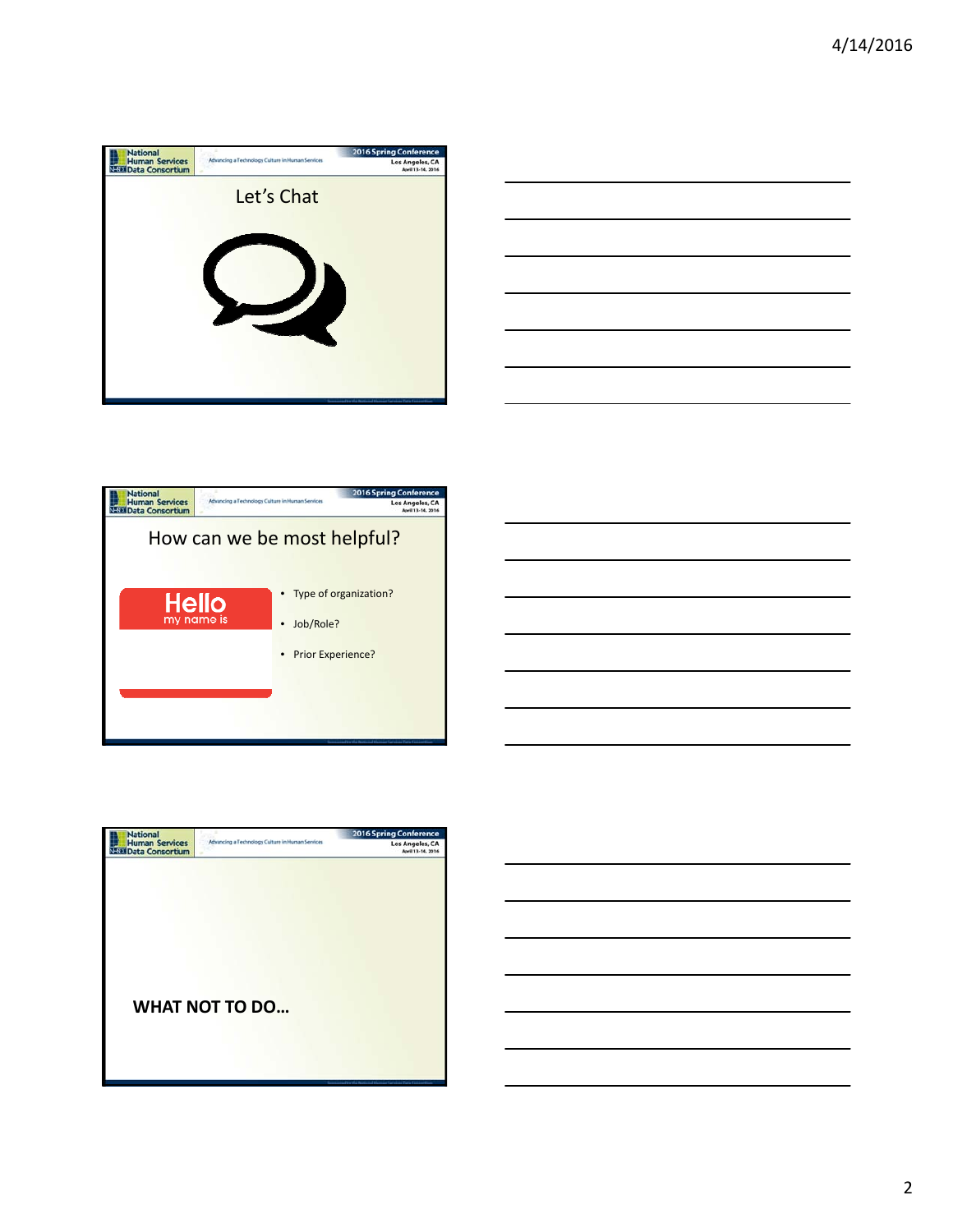

|                                     |  | and the control of the con- |
|-------------------------------------|--|-----------------------------|
|                                     |  |                             |
| the contract of the contract of the |  |                             |







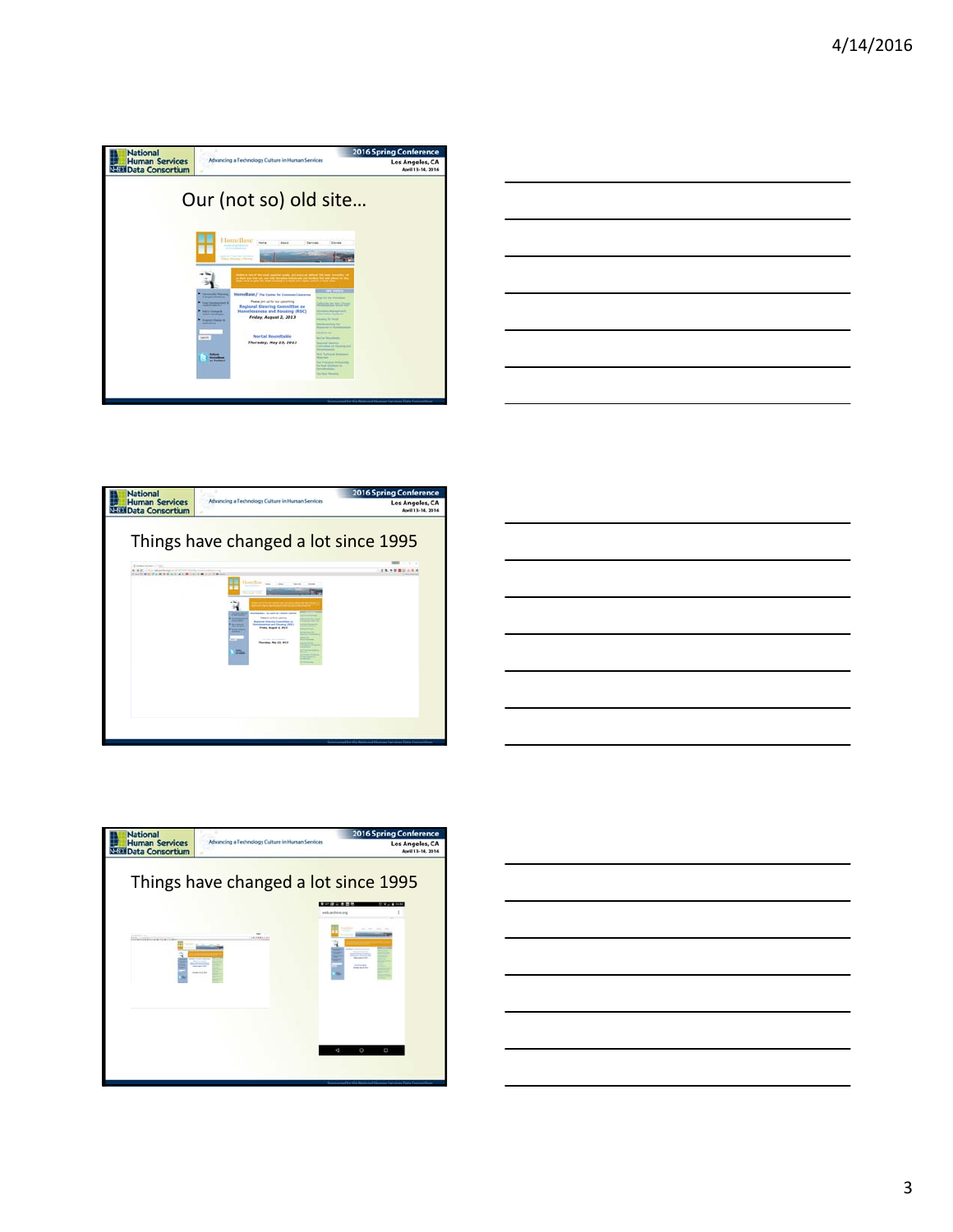







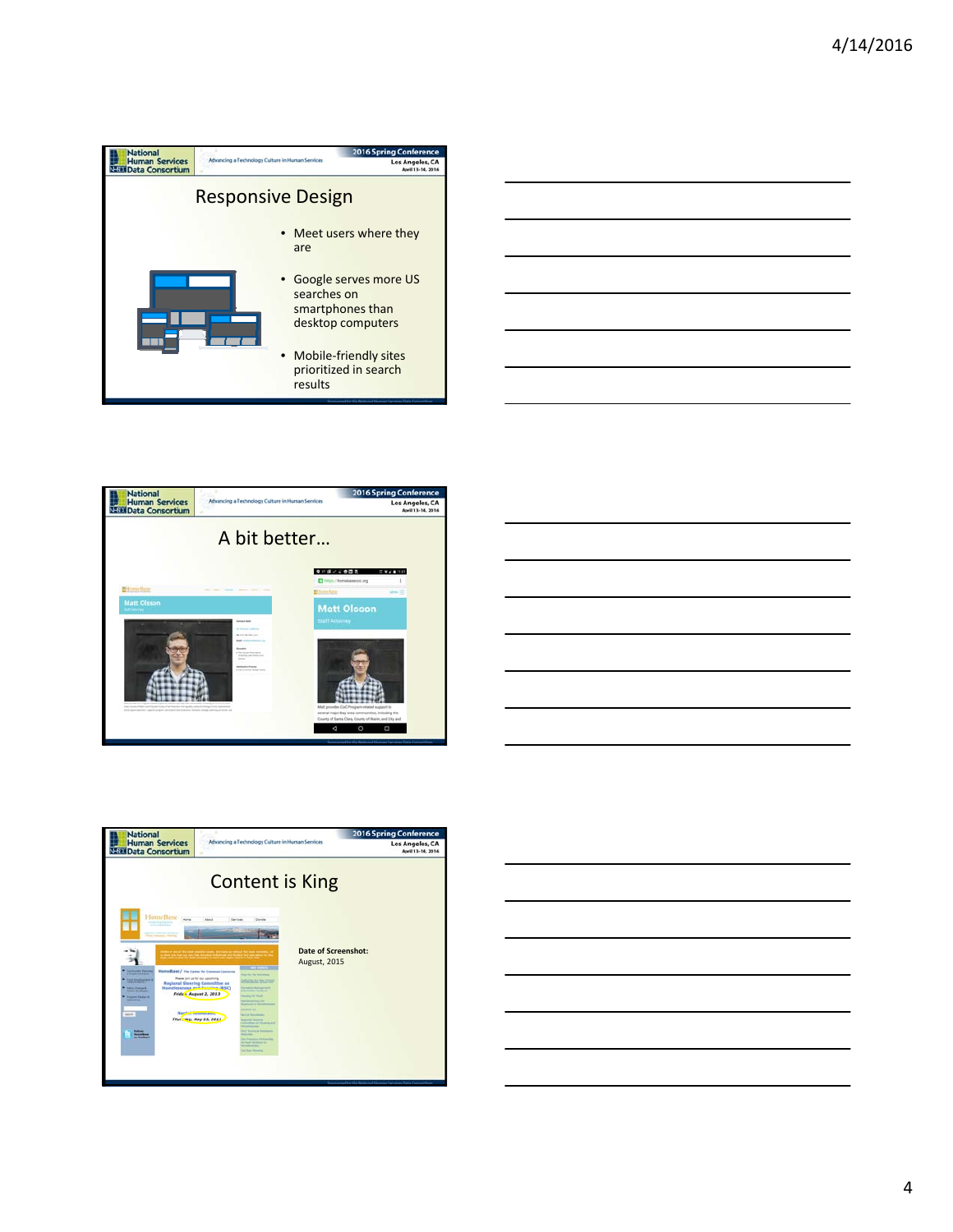

| <u> Andreas Andreas Andreas Andreas Andreas Andreas Andreas Andreas Andreas Andreas Andreas Andreas Andreas Andr</u> |       |
|----------------------------------------------------------------------------------------------------------------------|-------|
|                                                                                                                      |       |
|                                                                                                                      | _____ |
|                                                                                                                      |       |
|                                                                                                                      |       |
|                                                                                                                      |       |



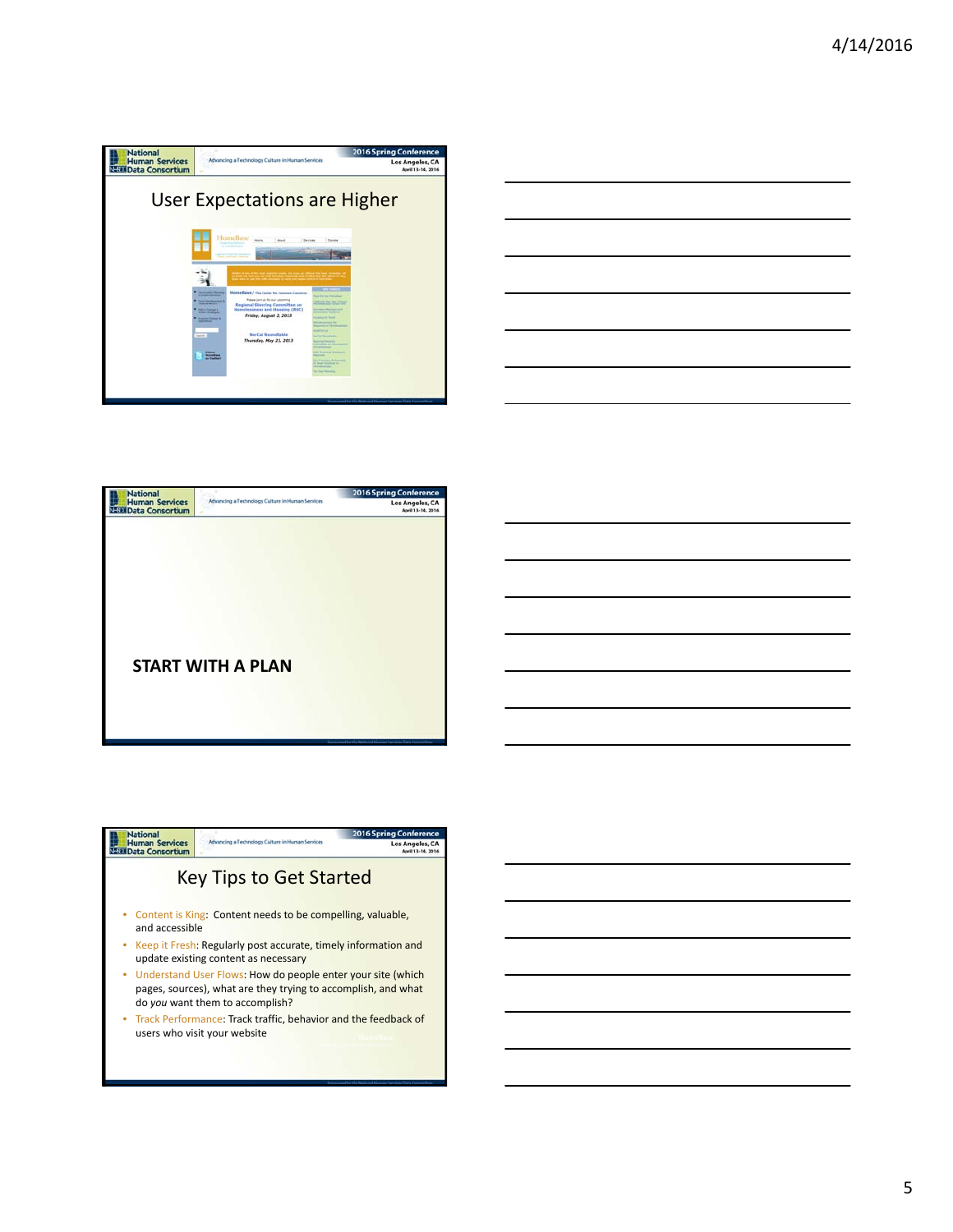



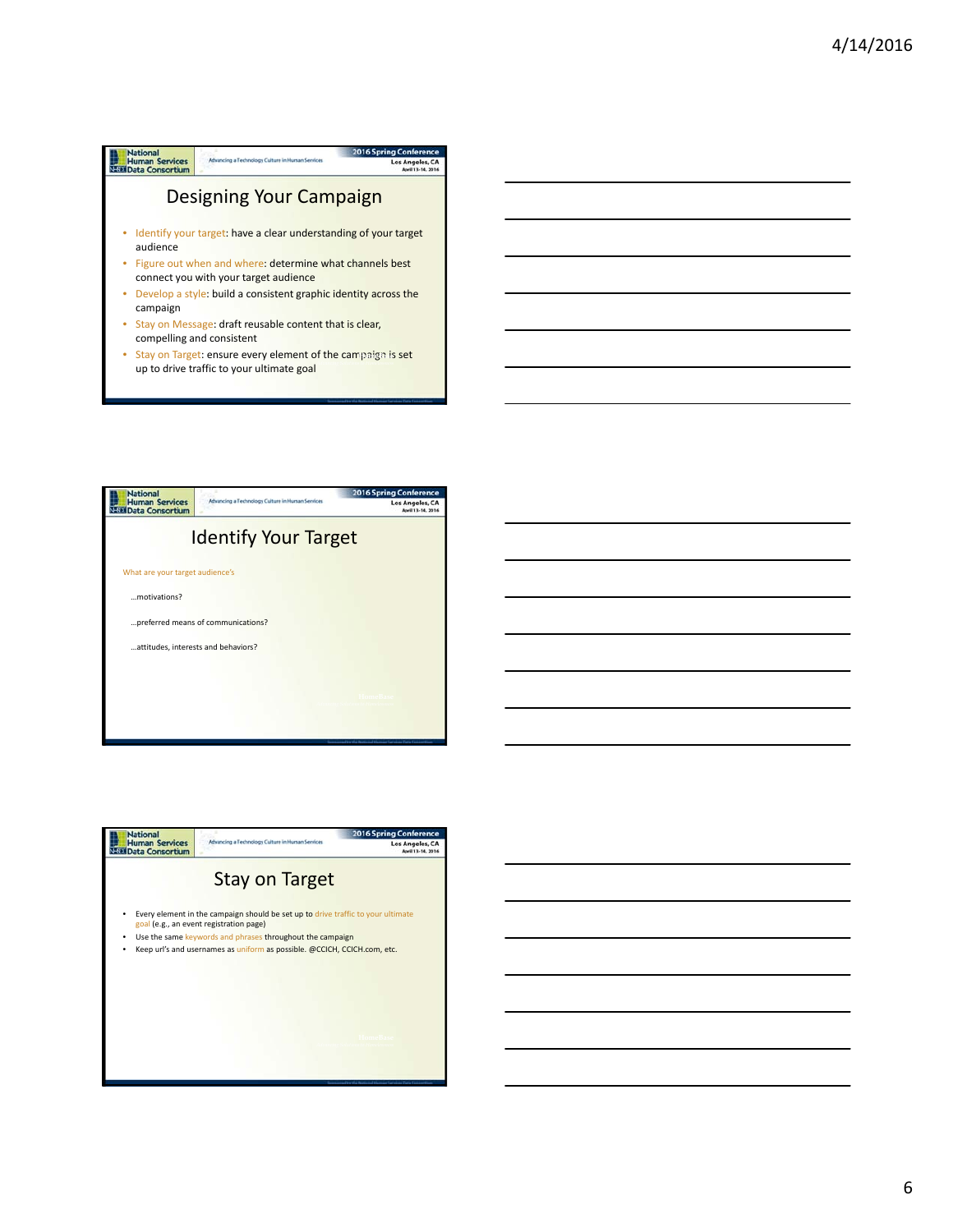





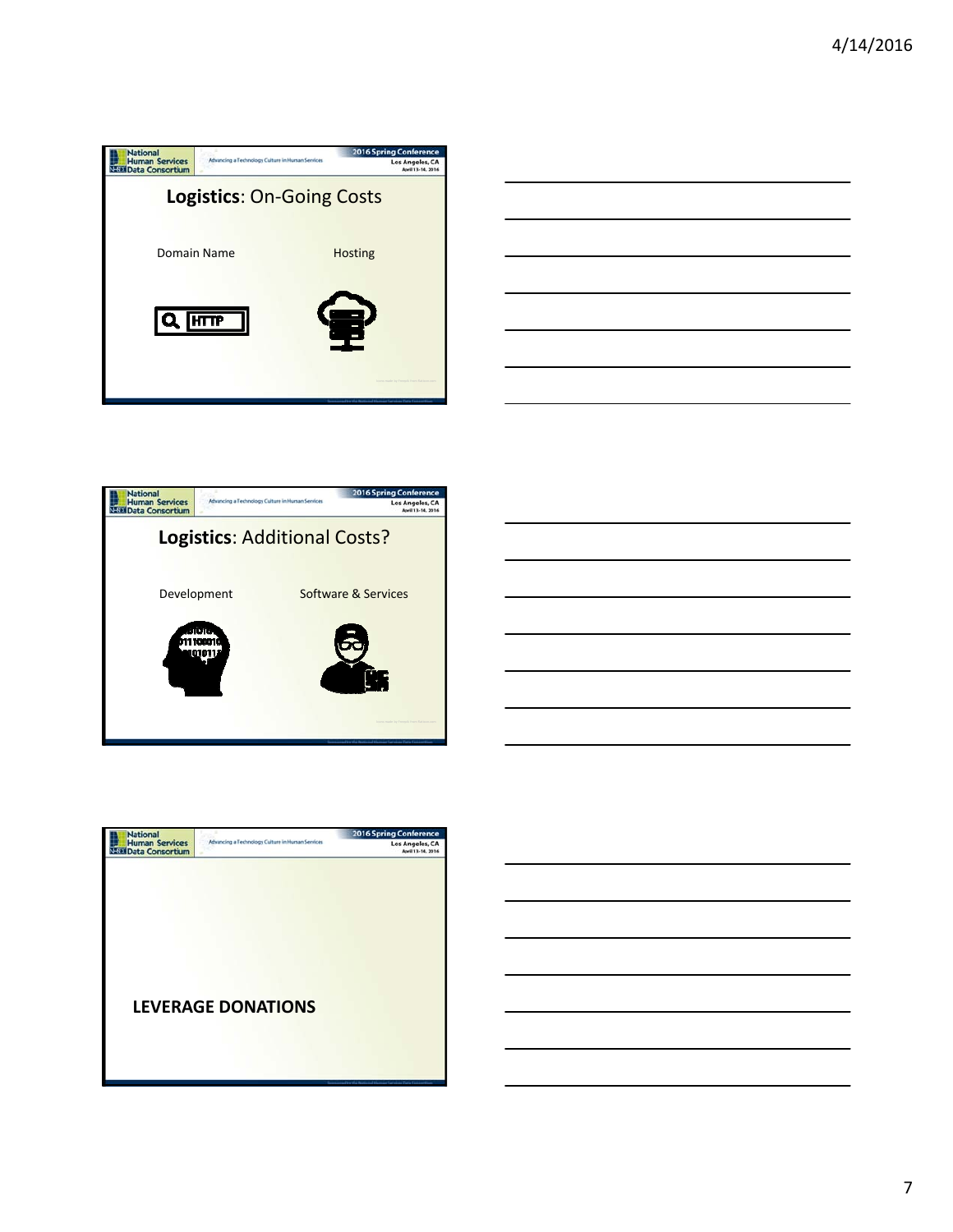

| $\overline{\phantom{a}}$ |  |                   |
|--------------------------|--|-------------------|
|                          |  |                   |
|                          |  |                   |
|                          |  |                   |
|                          |  |                   |
|                          |  |                   |
|                          |  |                   |
|                          |  |                   |
|                          |  | ___               |
|                          |  |                   |
|                          |  |                   |
|                          |  |                   |
|                          |  | <b>Contractor</b> |
|                          |  |                   |
|                          |  |                   |
|                          |  |                   |
|                          |  |                   |
|                          |  |                   |
|                          |  |                   |
|                          |  |                   |
| _________                |  |                   |
|                          |  |                   |







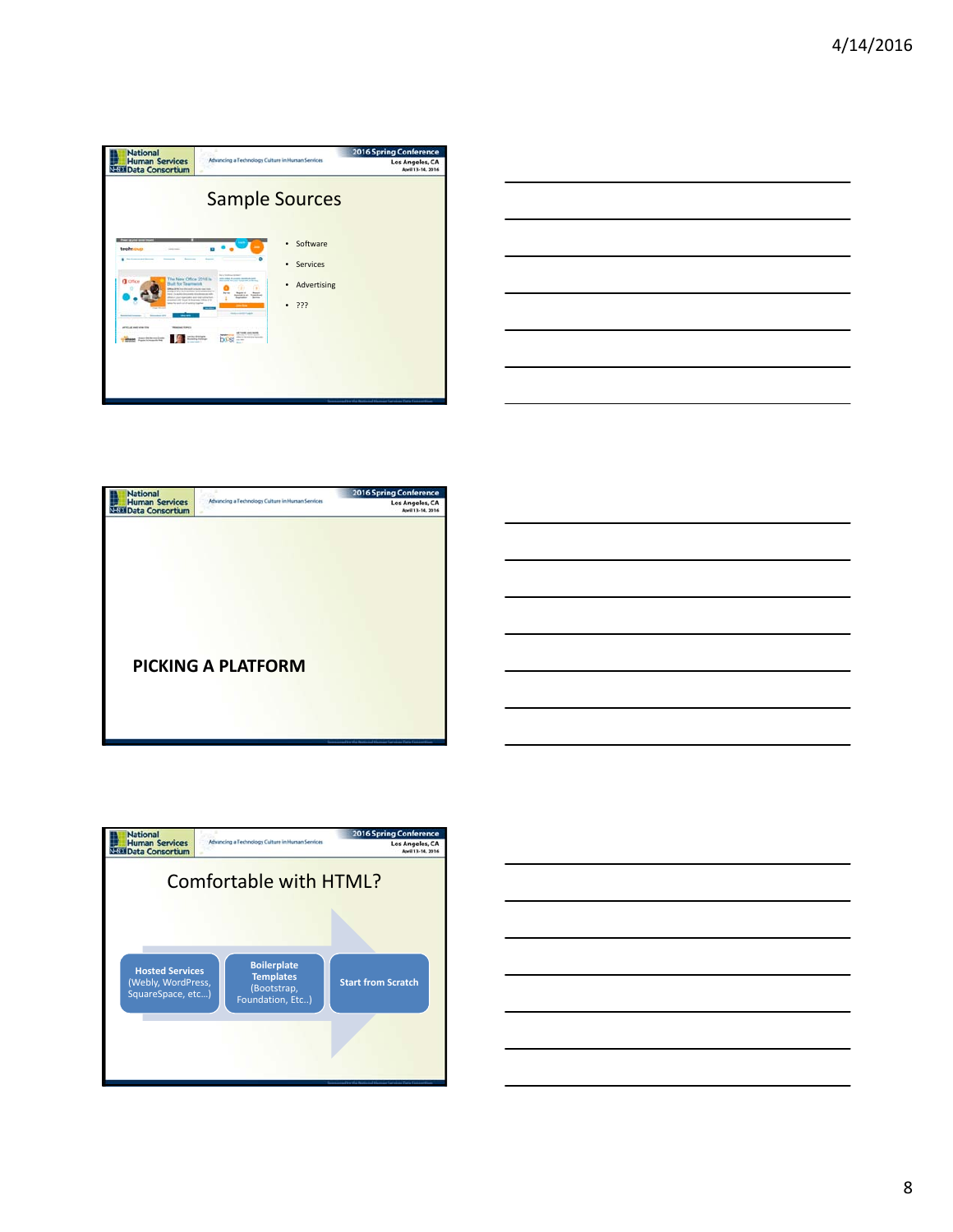

| ___                               |
|-----------------------------------|
|                                   |
|                                   |
|                                   |
|                                   |
|                                   |
|                                   |
|                                   |
|                                   |
|                                   |
|                                   |
|                                   |
|                                   |
|                                   |
|                                   |
|                                   |
|                                   |
|                                   |
|                                   |
|                                   |
|                                   |
|                                   |
|                                   |
|                                   |
| the control of the control of the |
|                                   |
|                                   |
|                                   |
|                                   |
|                                   |
|                                   |
|                                   |
|                                   |
|                                   |
|                                   |
|                                   |
|                                   |
|                                   |
|                                   |
|                                   |
|                                   |



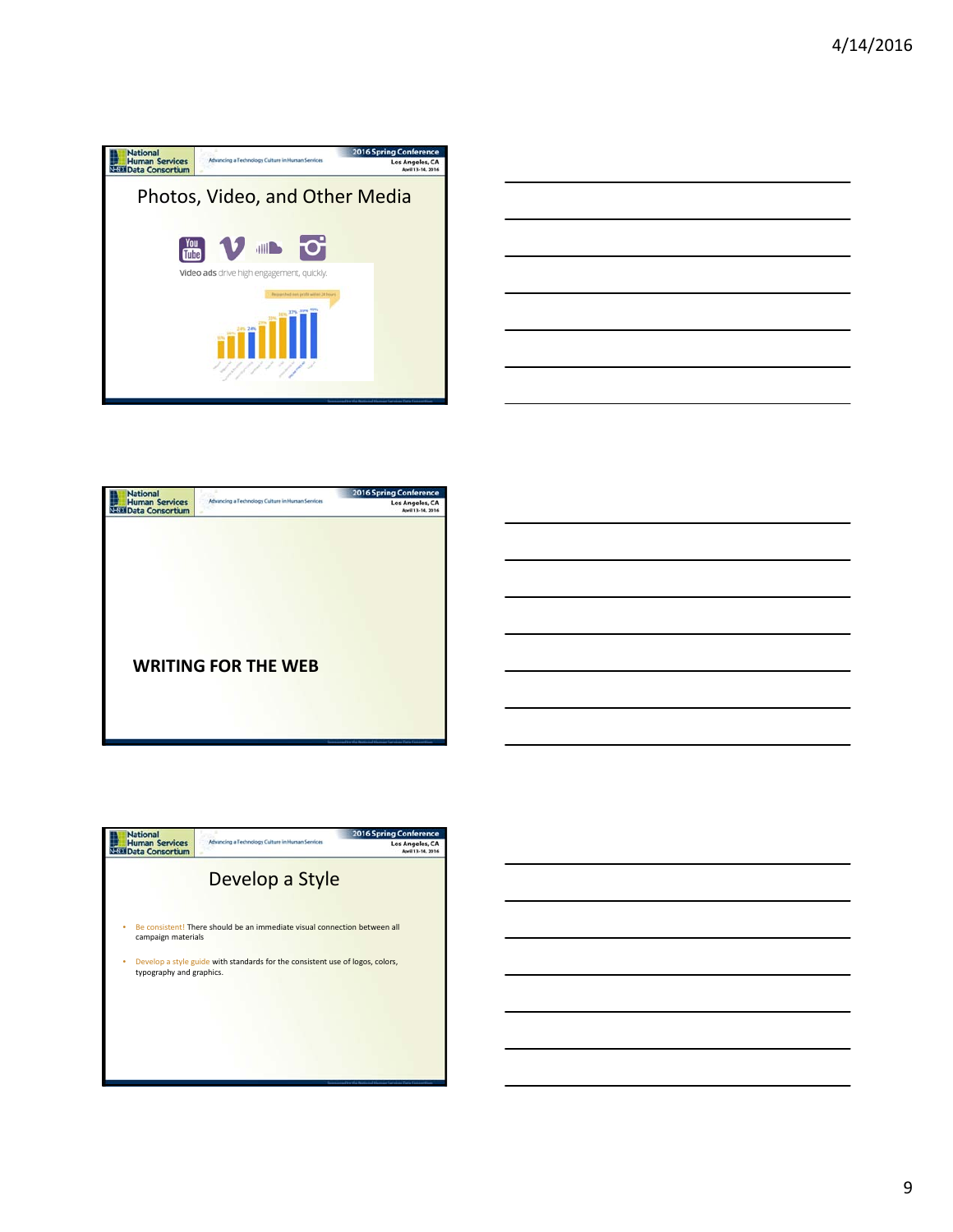



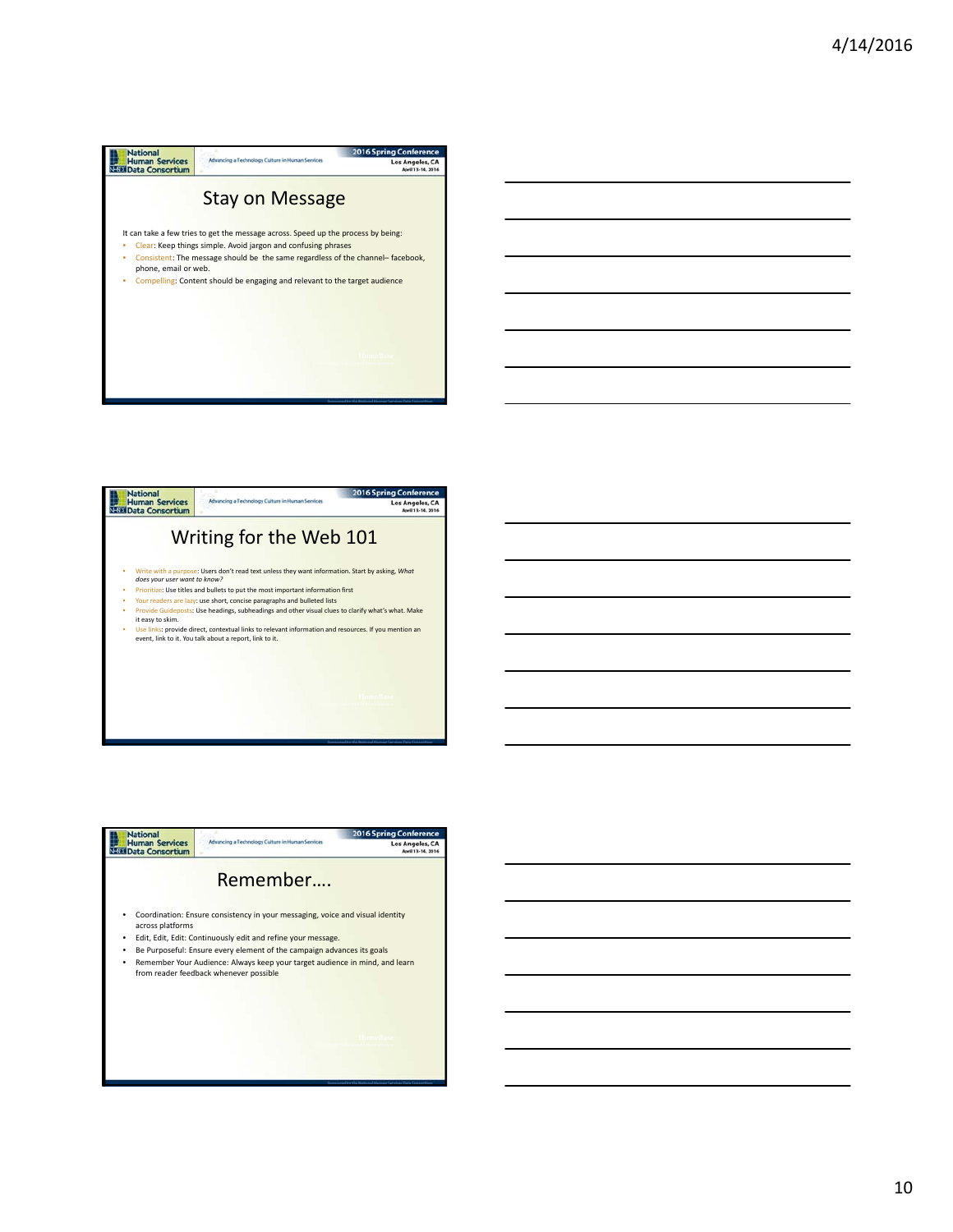